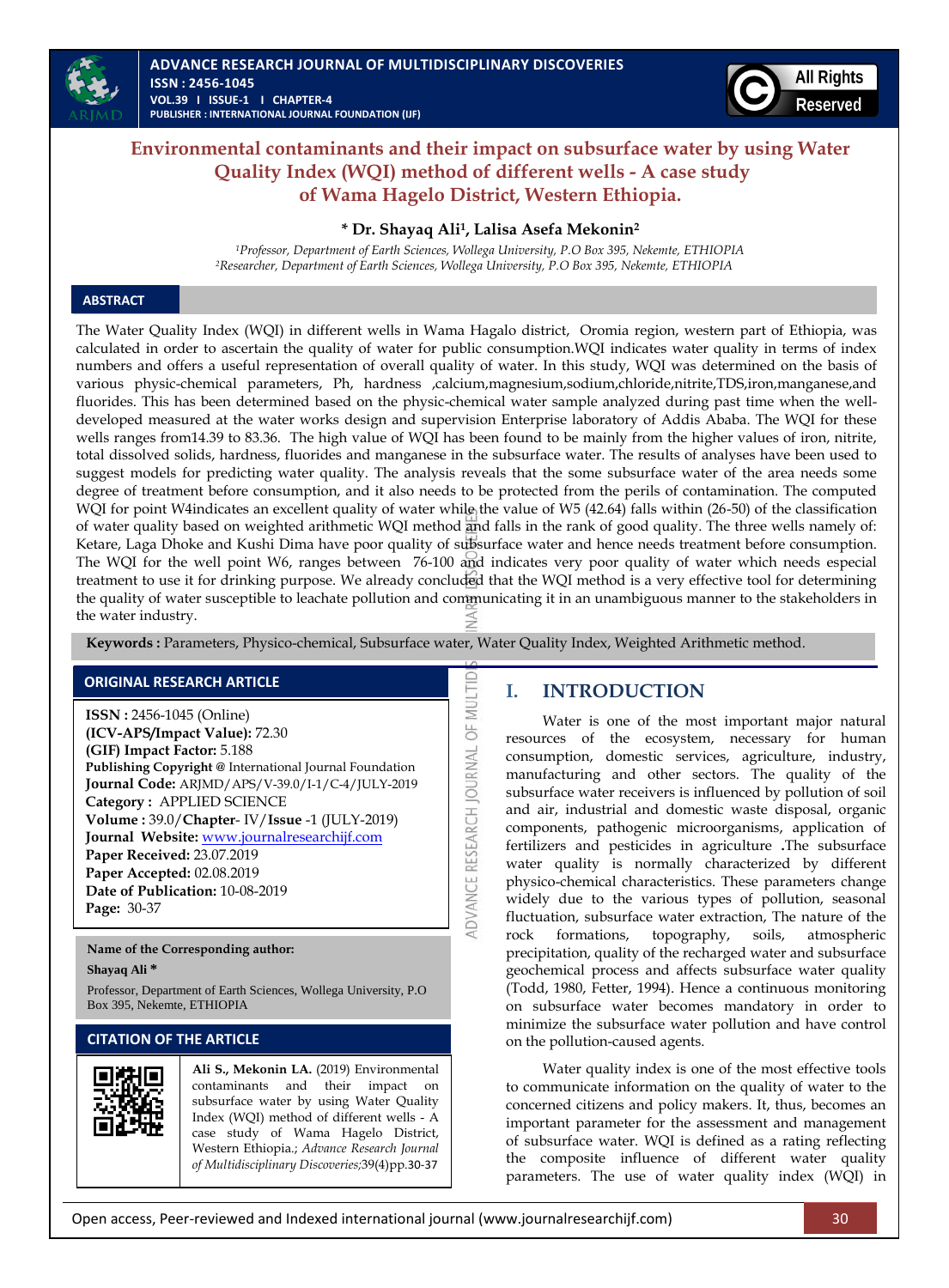determining the quality of both surface and subsurface water bodies have increased tremendously since the initial WQI developed by (Horton, 1965) and improved version by ( Brown et al., 1970).

This is owing to the ability of WQI to provide a number, simple enough for the public to understand, that states the overall water quality at a certain location and time using the measured values of selected water quality parameters. In most cases, it is used to determine the pot ability of subsurface water. WQI is calculated from the point of view of the suitability of subsurface water for human consumption. Water quality index (WQI) is valuable and unique rating to depict the overall water quality status in a single term that is helpful for the selection of appropriate treatment technique to meet the concerned issues. Also, WQI depicts the composite influence of different water quality parameters and communicates water quality information to the public and legislative decision makers.

The objective of the study was to calculate the Water Quality Index (WQI) of six different wells in case of wama hagelo district, western Ethiopia in order to assess its suitability of subsurface water for drinking purposes. To determine the suitability of subsurface water for human consumption based on computed water quality index values for subsurface water of six different wells in study area. Calculate water quality index (WQI) by using the weighted arithmetic index method (WAWQIM) and compare measured values of the physic-chemical properties of water with standard permissible values.

## *1.1 Location of the study area*

The study area Wama Hagelo, district is bounded between  $36^{\circ}$   $46'30'$  to  $37^{\circ}$  6' 0" longitude and  $08^{\circ}35'$  0" to  $8^{\circ}$ 54′ 30′′latitude, and is located in Oromia region, western part, Ethiopia. The study has six different wells, namely Ketare, Laga Dhoke, Kushi Dima, Kofali2, Bilo, and Yube. The whole roads up to the sites are accessible only during dry season, but from Nekemte up to Ana town are always asphalt roads and accessible in all seasons. For studying those wells the road is not fully accessible, especially from the large road up to the well sites because, topography is rolling and undulating.

## **Table 1: The location sites of the six wells**

| No | Well                | $X$ value or<br>Longitude          | Y value <b>or</b><br>Latitude | Elevation<br>(m) |
|----|---------------------|------------------------------------|-------------------------------|------------------|
| 1  | Ketare              | 0273915 or 36°57'48"               | 0967528or 8º 44' 54"          | 1671             |
| 2  | Laga Dhoke          | 0270936 or 36°55'2"                | 0967392 or 8044'57"           | 1577             |
| 3  | Kushi Dima          | 0269952 or 36°54'22"               | 0966377 or 8º 44' 22"         | 1586             |
| 4  | Kofali <sub>2</sub> | 0274417 or 36 <sup>0</sup> 56' 56" | 0956925 or 8039 31"           | 1555             |
| 5  | Bilo                | 0271303 or 36 <sup>0</sup> 55' 6"  | 0963087 or 8º 42' 47"         | 1582             |
| 6  | Yube                | 0258535 or 36 <sup>0</sup> 48' 22" | 0973465 or 8048'8"            | 1361             |

## "**Figure: 1** Map of the study area.



## **II. LITERATURE REVIEW**

**DISCOVERI** 

**IDISCIPLINARY** 

5F **JRNAL**  $\overline{0}$ 

**RESEARCH** 

"Water is life", "Health is Wealth" and "Waste to Wealth" are popular sayings relating to life and wealth. Water is the most important natural resources of the ecosystem, having an important role for both drinking as well economic sectors. Subsurface water is one of the most important major natural resources necessary for human consumption, domestic services, agriculture, industry, manufacturing and other sectors (Alemayehu, T. 2006) The subsurface water quality is normally characterized by different physic-chemical characteristics. These parameters change widely due to the various types of pollution, seasonal fluctuation, subsurface water extraction, etc. Water quality index is one of the most effective tools to communicate information on the quality of water to the concerned citizens and policy makers. It, thus, becomes an important parameter for the assessment and management of subsurface water. Subsurface water quality as one of the most important aspects in water resource studies is largely controlled by discharge and recharges pattern, nature of host and associated rocks, and contaminated activities (Ackah et al., 2011).

The nature of the rock formations, topography, soils, atmospheric precipitation, quality of the recharged water and subsurface geochemical process are some of the parameters affecting groundwater quality (Todd, 1980; Fetter, 1994). Rising of groundwater levels with an increasing trend of salinity may be because of the dissolution of rocks or mineral salts. Subsurface water quality has been deteriorating day by day because of shrinking water table, improper sanitation, introduction of chemical compounds, inefficient or less efficient irrigation practices, bad industrial waste management practices, and mixing of leachate being produced by indiscriminate disposal of industrial waste on land.

## *2.1 Physico-Chemical Parameters of Subsurface water*

Drinking water is defined as having acceptable quality in terms of its Physical, chemical and biological parameters (W.H.O. 2012). Its quality can be determined by

Open access, Peer-reviewed and Indexed international journal (www.journalresearchijf.com) 31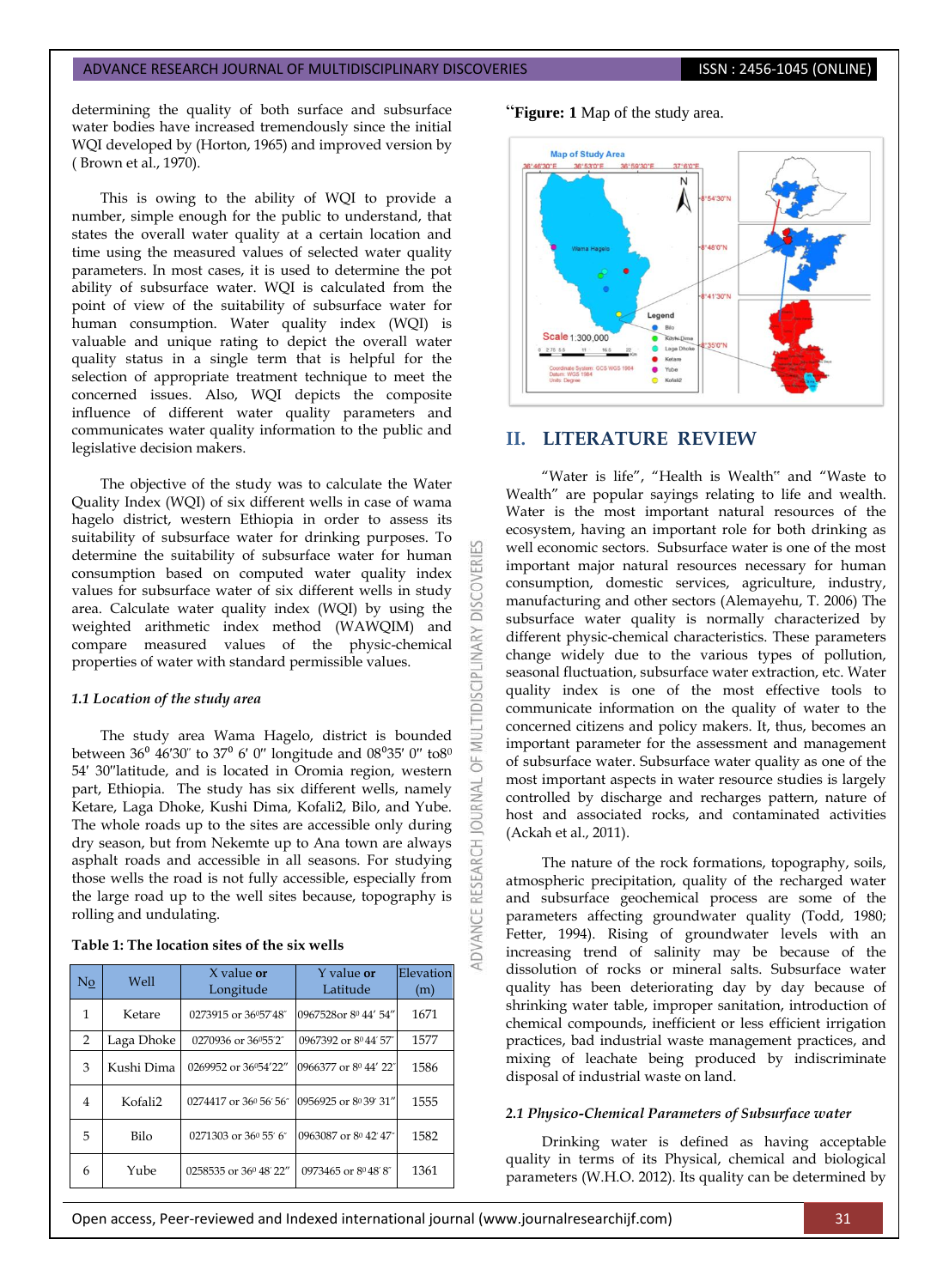health organization who defines drinking water to be safe if and only if significant health risks during its life span of the scheme and when it's consumed. Chemical and physical parameters of subsurface water play an important role in assessing water quality (Kumaresan and Riyazuddin, 2005).Water quality of any specific area or specific source can be assessed using physical, chemical and biological parameters. The values of these parameters are harmful for human health if they occurred more than defined limits (W.H.O. 2012 and U.S 2009).

The water quality can be assessed using physical, chemical and biological parameters; the harmful limits of those for human health being establish at international or national scale (WHO, EPA, MECC).The analysis of various physico – chemical parameters namely pH, temperature, total hardness, alkalinity, calcium, magnesium, chloride, sulphate, nitrate, DO, BOD, COD, TDS etc., were carried out – as per the methods described in APHA (1992).

## **2.2 Water Quality Index (WQI)**

WQI is well known method as well as one of the most effective tools to express water quality that offers a simple, stable, reproducible unit of measure and communicate information of water quality to the policy makers and concerned citizens. It is thus, becomes an important parameter for the assessment and management of ground water (Chauhan A, et al., 2010) and (Sahu BK, et al., 1991).

The use of water quality index (WQI) in determining the quality of subsurface water bodies have increased tremendously since the initial WQI developed by (Horton, 1965) and improved version by (Brown et al., 1970). This is owing to the ability of WQI to provide a number, simple enough for the public to understand, that states the overall water quality at a certain location and time using the measured values of selected water quality parameters. In most cases, it is used to determine the potability of subsurface water.

The Water Quality Index represents a numerical expression that is used in the flowing water quality assessment in the United States of America, Canada, Spain, France, Germany, Austria, Italy, Poland and Turkey and has been widely applied and accepted in European, African and Asian countries. Starting with, (Horton, 1965) proposes the first computation formula with the intention of promoting an index that would comprise all data necessary for the establishment of the subsurface water quality. The index was firstly used with the purpose of revealing the physico-chemical changes occurred at the level of the flowing water quality following the monitoring and quality management activities, there was attempted through mathematical methods to indicate the global quality state of the surface waters with the help of a qualitative index.

The basic methodology used in the establishment of the value classes of the Water Quality Index was described for the first time by the (Environmental Protection Agency, region 10, USA, 1978/1979, 1979/80); it used various value intervals in order to set out the importance of each parameter in the computation of the index and, subsequently, it stipulated the establishment of a unique value that of the index. The subsequent development of the use of the Water Quality Index led to its use in the characterization of the entire aquatic ecosystem.

The water quality class is defined depending on the values of the physical, chemical and biological parameters and the establishment of the quality before the usage is crucial for various purposes, such as: drinking water, water used in agriculture, water used for leisure (fishing, swimming), or water used in industry. A general WQI approach is based on the most common factors, which are described in the following two steps:

## **2.4. Weighted Arithmetic Water Quality Index Method (WAWQIM)**

The calculation of the WQI was done using weighted arithmetic water quality index which was originally proposed by (Horton, 1965) and developed by (Brown et al., 1972).The WQI, which is calculated using the weighted arithmetic index method (WAWQIM) is commonly used among researchers in developing countries where data collection infrastructure is not extensive for the database of the water quality parameters to be vast, and reliable rating curves are rare (Akhter, T., 2016). It is especially useful for determining the water quality at a place where data have been collected over a period of time for the specific purpose of determining the water quality.

Weight Arithmetic Water Index Method classified the water quality according to the degree of purity, using the most commonly measured water quality variables, such as temperature, pH, turbidity, faecal coliform, dissolved oxygen, biochemical oxygen demand, total phosphates, nitrates and total solids. The method has been widely used by various researches. The water quality data are recorded and transferred to a weighting curve chart, where a numerical value of WQI is obtained by using the following equation:

$$
WQI = \frac{\sum_{i=1}^{n} q_iwt}{\sum_{i=1}^{n} wt}
$$

**DISCOVERI** 

INARY

**DISCIPL** 

₹ 5

**IRNAL** jon Ŧ

Where: qi=quality rating (sub index) of  $i<sup>th</sup>$  water quality parameter.

WI= unit weight of  $i<sup>th</sup>$  water quality parameter.

# **III. MATERIALS AND METHODS**

The water samples were collected from six different well locations of (W1, W2, W3, W4, W5 and W6, in the vicinity of the study area. Water samples were collected randomly from six wells at different locations during well completion and were sent to the water works design and supervision Enterprise laboratory for physico-chemical analysis. Physico-chemical parameters data were collected from six different wells (W1, W2, W3, W4, W5, and w6 in the vicinity of Wama Hagelo district of western part of Ethiopia.

## **3.1 Water quality measurements**

The physico-chemical characteristics of water samples have been determined according to standard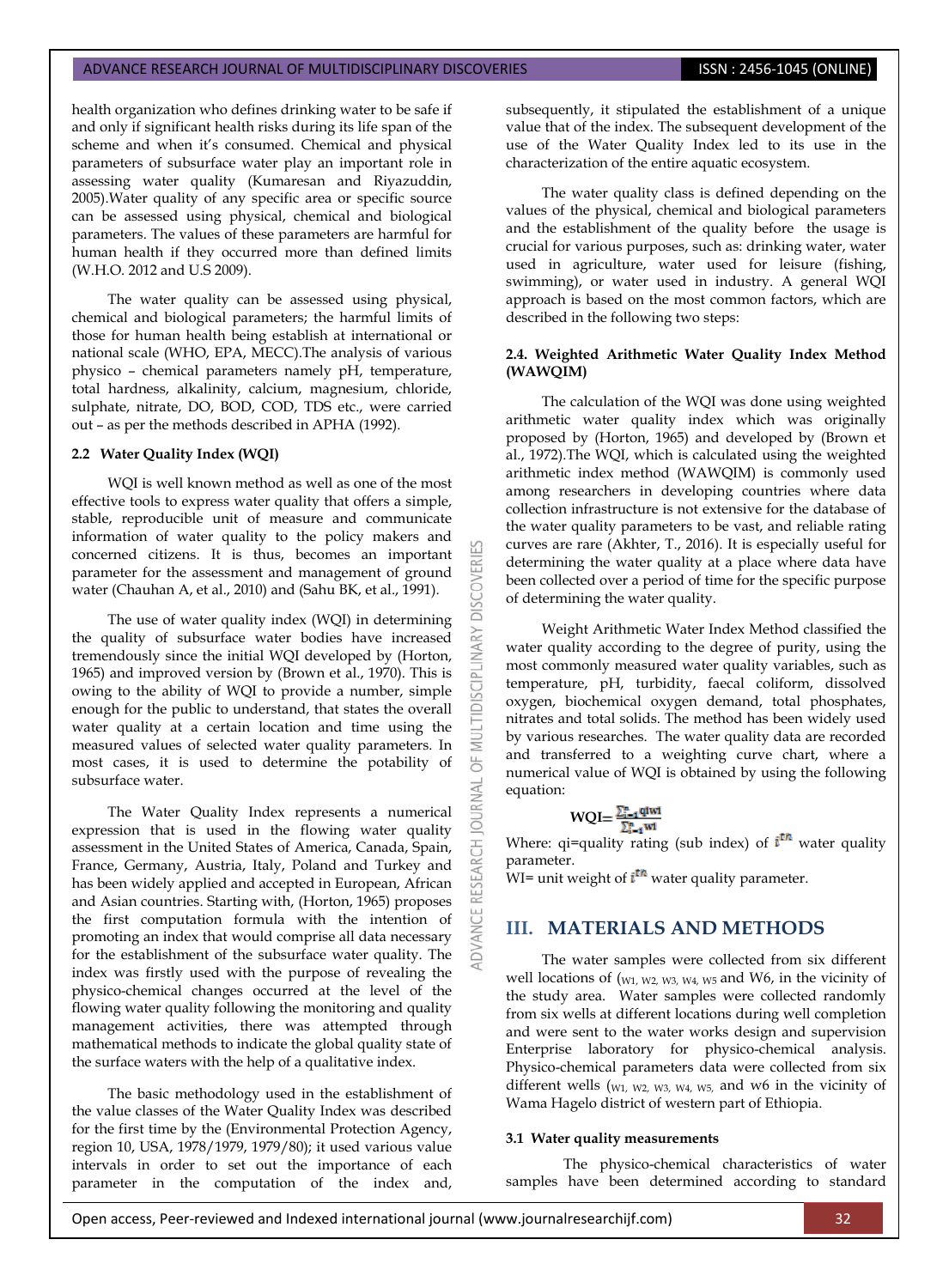methods (ALPHA, 1992). Samples were tested for fifteen Parameters such as:- TDS, pH, Total hardness (TH), Calcium, Magnesium, Chloride, Ammonia, Sodium, Fluoride, TS, Potassium, Electrical Conductivity(EC), Iron, Manganese, and Nitrite.

- pH and electrical conductivity(EC) were assessed by potentio-metric method.
- The concentration of Total hardness, calcium and magnesium were measured by EDTA titrimetric method.
- Concentration of Ammonia was measured by Nessller method.
- Chloride contents were measured by Mohr Argent metric titration.
- Determination of fluoride and nitrite was done by using UV Spectrophotometer and the Soluble Potassium and Sodium were determined by using flame photometer apparatus.
- The Heavy metals Fe and Mn were determined by using 1, 10-Phenothroline and Period ate Oxidation methods respectively.

## **3.2 Calculation of WQI.**

Water quality index (WQI) is valuable and unique rating to depict the overall water quality status in a single term that is helpful for the selection of appropriate treatment technique to meet the concerned issues. WQI is defined as the rating that reflects the composite influence of the different parameters. The WQI, which is calculated using the weighted arithmetic index method (WAWQIM), is commonly used among researchers in developing countries where data collection infrastructure is not extensive for the database of the water quality parameters to be vast, and reliable rating curves are rare.

## *Weighted Arithmetic Water Quality Index Method :*

Weighted arithmetic water quality index method classified the water quality according to the degree of purity by using the most commonly measured water quality variables. The method has been widely used by the various scientists, for calculating WQI, the sub index (SI) is first determined for each parameter, which is used to determine WQI as per the following equation:

$$
WQI = \frac{\sum_{i=1}^{n} qIwl}{\sum_{i=1}^{n} wI}
$$

Where: qi=quality rating (sub index) of  $i<sup>th</sup>$  water quality parameter.

wi= unit weight of  $i^{\text{th}}$  water quality parameter qi, which relates the value of the parameter in polluted water to the standard permissible value is obtained as follows:

According to (Brown, R. K. et.al, 1970), the value of qi is calculated using the following equation:

$$
qi=100\left[\frac{(Vi-Vio)}{(Si-Vio)}\right]
$$

Where, Vi= estimated (observed) value of the  $i<sup>th</sup>$  parameter

Vio= ideal value of the  $\mathbf{i}^{\text{th}}$  parameter in pure water

Si= standard permissible value of the  $i<sup>th</sup>$  parameter

All the ideal values (Vio) are taken as zero for drinking water except pH and dissolved oxygen (Sahu, B.K. et. al 1991). For pH, the ideal value is 7.0 (for natural/pure water) and a permissible value is 8.5 (for polluted water). Therefore, the quality rating for pH is calculated from the following equation:

$$
qpH=100\left[\frac{(VPH-7)}{(8.5-7.0)}\right]
$$

Where, = observed value of pH,

For dissolved oxygen, the ideal value is 14.6 mg/L and the standard permissible value for drinking water is 5 mg/L. Therefore, its quality rating is calculated from the following equation:

$$
qDO = 100 \left[ \frac{(VDO - 14.6)}{(5 - 14.6)} \right]
$$

Where  $VDO =$  observed value of dissolved oxygen

The unit weight or Relative weight (wi) was calculated by a value which is inversely proportional to the recommended standard (si) of the corresponding parameter.

$$
\text{Wi} = \frac{\text{K}}{\text{Si}} \quad \text{or} \quad \text{Wi} = \frac{\frac{1}{\sum_{i=1}^{n} x_i}}{\text{Si}}
$$

Where,  $K =$  proportionality constant and can also be calculated by using the following equation:

$$
K = \frac{1}{\Sigma_{\overline{n}}^2}
$$

K

**DISCOVERI** 

**IDISCIPLINARY** 

WU 5

DVANCE RESEARCH JOURNAL

The rating of the water quality using the above method is shown below table.

**Table 2: Rating of Water Quality for various WQI values (Brown, R. K. et.al, 1970)**

| WOI       | Rating of water quality | Grading |  |  |
|-----------|-------------------------|---------|--|--|
| $0 - 25$  | Excellent               |         |  |  |
| 26-50     | Good                    |         |  |  |
| 51-75     | Poor                    |         |  |  |
| 76-100    | Very poor               |         |  |  |
| Above 100 | Unsuitable for drinking |         |  |  |

## **IV. RESULTS AND DISCUSSION**

## **4.1 Results**

The Measured Values of the Water Quality Parameters and (W.H.O.2008) Guidelines .The computation formula applied for the determination of the Water Quality Index on the different wells in Wama Hagelo district includes fifteen physico-chemical parameters that are registered by the water works design and supervision Enterprise laboratory Water Quality Assessment of Addis Ababa. The measured values of the water-quality parameters and standard permissible values of W.H.O guidelines, which are universally accepted as the

Open access, Peer-reviewed and Indexed international journal (www.journalresearchijf.com) 33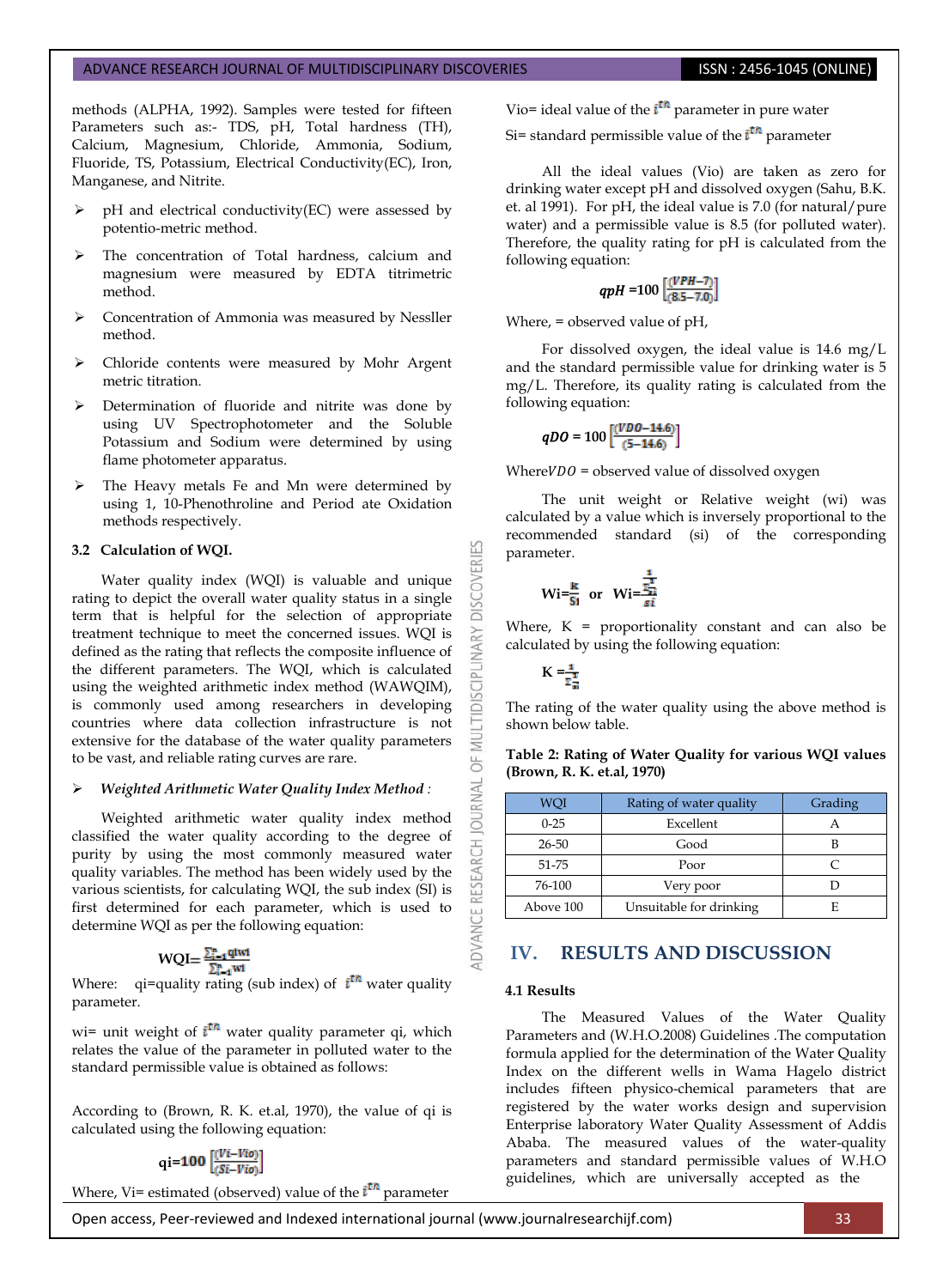permissible values for the water-quality parameters, have been categorized and presented in Table 3. In order to include the impact of microbes on the WQI, a non-zero value was specified for faecal coli form bacteria count. There is no specified value for dissolved oxygen (DO) in the W.H.O guidelines and is thus excluded from the selected parameter used for the calculation of WQI.

| Physico-chemical parameter water analyzed results     |               |                      |                  |                       |             |        |                          |                                      |  |  |  |
|-------------------------------------------------------|---------------|----------------------|------------------|-----------------------|-------------|--------|--------------------------|--------------------------------------|--|--|--|
|                                                       |               |                      | <b>Ethiopian</b> | <b>WHO</b><br>maximum |             |        |                          |                                      |  |  |  |
| <b>Parameter</b>                                      | Well.1        | Well.2               | Well.3           | Well.4                | Well 5      | Well 6 | standard                 | allowable<br>concentration<br>(mg/l) |  |  |  |
|                                                       | <b>Ketare</b> | Laga<br><b>Dhoke</b> | Kushi<br>Dima    | Kofali2               | <b>Bilo</b> | Yube   | (mg/l)                   |                                      |  |  |  |
| $T.D.S$ (mg/l)                                        | 260           | 350                  | 236              | 342                   | 184         | 478    | 1000                     | 1000-is used for<br>palatability     |  |  |  |
| $E.C$ us/cm                                           | 473           | 507                  | 360              | 496                   | 296         | 790    | ä,                       |                                      |  |  |  |
| <b>PH</b>                                             | 6.65          | 6.96                 | 6.52             | 6.54                  | 6.22        | 6.8    | $6.5 - 8.5$              | $6.5 - 8.5$                          |  |  |  |
| Sodium (mg/l Na)                                      | 44.5          | 41.5                 | 13               | 39.5                  | 11          | 87.5   | 200                      | 200                                  |  |  |  |
| Potassium (mg/l K)                                    | 3.6           | $\overline{4}$       | 4.2              | $\overline{4}$        | 3.9         | 17.8   | 15                       | 12                                   |  |  |  |
| Total hardiness (mg/l $CaCo3$ )                       | 171.36        | 179.52               | 210.12           | 214.2                 | 161.16      | 275.4  | 300                      | 500                                  |  |  |  |
| Calcium (mg/l Ca)                                     | 42.43         | 42.43                | 47.33            | 42.51                 | 31.82       | 72.62  | 75                       | 200-Expressed as<br>Hardness         |  |  |  |
| Magnesium $(mg/l Mg)$                                 | 15.67         | 17.63                | 22.03            | 25.9                  | 19.58       | 22.52  | 50                       | 150-Expressed as<br>hardness         |  |  |  |
| Total Iron(mg/L $\text{Fe}^{+2}$ & $\text{Fe}^{+3}$ ) | 0.26          | 0.35                 | 0.48             | 0.21                  | 0.05        | 0.54   | 0.3                      | 0.3                                  |  |  |  |
| Manganese (mg/l Mn)                                   | 0.07          | 0.07                 | 0.06             | Trace                 | 0.07        | 0.09   | 0.5                      | 0.1                                  |  |  |  |
| Fluoride $(mg/I)$ F)                                  | 0.39          | 0.66                 | 0.05             | $\cup_{0.37} 0.37$    | 0.45        | 0.46   | $\overline{\phantom{a}}$ | 1.5                                  |  |  |  |
| Chloride (mg/l Cl)                                    | 1.03          | 1.03                 | 1.03             | $\approx 2.06$        | 1.03        | 31.91  | 250                      | 250                                  |  |  |  |
| Nitrite (mg/l $NO3$ )                                 | 0.02          | 0.007                | 0.012            | $-0.005$              | 0.01        | 0.018  | ÷.                       | 0.2                                  |  |  |  |
| Ammonia( $mg/LNH_3$ )                                 | 0.04          | 0.05                 | 0.37             | 0.25                  | 0.21        | 0.19   | $\overline{\phantom{a}}$ | $\sim$                               |  |  |  |
| Total solids                                          | 282           | 398                  | 266              | $\Box$ 374            | 192         | 514    | $\overline{\phantom{a}}$ |                                      |  |  |  |

## **Table- 3: Measured values of the water quality parameter and WHO Guidelines**

 *Source: Water Mineral and Energy Department, EastWollega Zone; Nekemte; Ethiopia*

The quality ratings, unit weights, standard permissible values, and the calculated WQI of the subsurface water of different wells are presented in Table 4.

# **Table- 4: Calculated values of WQI**

| <b>Parameter</b> | Si                                                               | <b>1∕si</b> | Wi          | $W_1$ | W <sub>2</sub> | $W_3$                             | $W_4$         | $W_5$          | $W_6$ | $W_1$        | $W_2$        | $W_3$        | $W_4$   | $\mathbf{W}_5$ | $W_6$   |
|------------------|------------------------------------------------------------------|-------------|-------------|-------|----------------|-----------------------------------|---------------|----------------|-------|--------------|--------------|--------------|---------|----------------|---------|
|                  |                                                                  |             |             | $q_1$ | q <sub>2</sub> | q <sub>3</sub>                    | $q_4$         | q <sub>5</sub> | $q_6$ | Wiqi         | Wiqi         | Wiqi         | Wiqi    | Wiqi           | Wiqi    |
| PH               | 8.5                                                              | 0.12        | 0.006       | 78.24 | 81.9           | 76.7                              | 76.9          | 7318           | 80.00 | 0.4694       | 0.4914       | 0.4602       | 0.4614  | 0.439          | 0.48    |
| Sodium           | 200                                                              | 0.005       | 0.00026     | 22.25 | 20.75          | 6.5                               | 19.75         | 55             | 43.75 | 0.0058       | 0.0054       | 0.0017       | 0.0051  | 0.00143        | 0.0114  |
| <b>Total Fe</b>  | 0.3                                                              | 3.3         | 0.173       | 86.67 | 116.6          | 160                               | 70            | 16.67          | 180   | 14.99        | 20.17        | 27.68        | 12.11   | 2.88           | 31.14   |
| Manganese        | 0.1                                                              | 10          | 0.52        | 70    | 70             | 60                                | Trace         | 70             | 90    | 36.4         | 36.4         | 31.2         | Trace   | 36.4           | 46.8    |
| Fluoride         | 1.5                                                              | 0.66        | 0.035       | 26    | 44             | 3.33                              | 24.66         | 30             | 30.66 | 0.91         | 1.54         | 0.116        | 0.8631  | 1.05           | 1.073   |
| Chloride         | 250                                                              | 0.004       | 0.0002      | 0.412 | 0.412          | 0.412                             | 0.824         | 0.412          | 12.76 | $8.24e^{-5}$ | $8.24e^{-5}$ | $8.24e^{-5}$ | 0.00016 | $8.24e^{-5}$   | 0.0255  |
| Nitrite          | 0.2                                                              | 5           | 0.26        | 10    | 3.5            | 6                                 | 2.5           | 圣              | 9     | 2.6          | 0.91         | 1.56         | 0.65    | 1.3            | 2.34    |
| Calcium          | 200                                                              | 0.005       | 0.00026     | 21.21 | 21.21          | 23.66                             | 21.26         | 15.91          | 36.31 | 0.0055       | 0.0055       | 0.0061       | 0.0055  | 0.0041         | 0.0094  |
| Magnesium        | 150                                                              | 0.006       | 0.00035     | 10.45 | 11.75          | 14.68                             | 17.27         | 13.05          | 15.01 | 0.0036       | 0.0041       | 0.0051       | 0.0060  | 0.0045         | 0.0052  |
| Hardness         | 500                                                              | 0.002       | 0.0001      | 34.27 | 35.9           | 42.02                             | 42.84         | 32.23          | 55.08 | 0.0034       | 0.0036       | 0.0042       | 0.0043  | 0.0032         | 0.0055  |
| <b>TDS</b>       | 1000                                                             | 0.001       | $5.2e^{-5}$ | 26    | 35             | 23.6                              | 34.2          | 18.4           | 47.8  | 0.00135      | 0.00182      | 0.00123      | 0.00178 | 0.00096        | 0.00249 |
|                  | $K = \frac{1}{\sum_{i=1}^{4} } = 0.052$<br>$\sum \text{wi}=0.99$ |             |             |       |                |                                   | $\Sigma$ wiqi |                | 55.52 | 59.67        | 61.19        | 14.25        | 42.22   | 82.53          |         |
|                  |                                                                  |             |             |       |                | $WQI = \frac{\sum W_i}{\sum W_i}$ | ∑ WiQi        | 56.08          | 60.27 | 61.8         | 14.39        | 42.64        | 83.36   |                |         |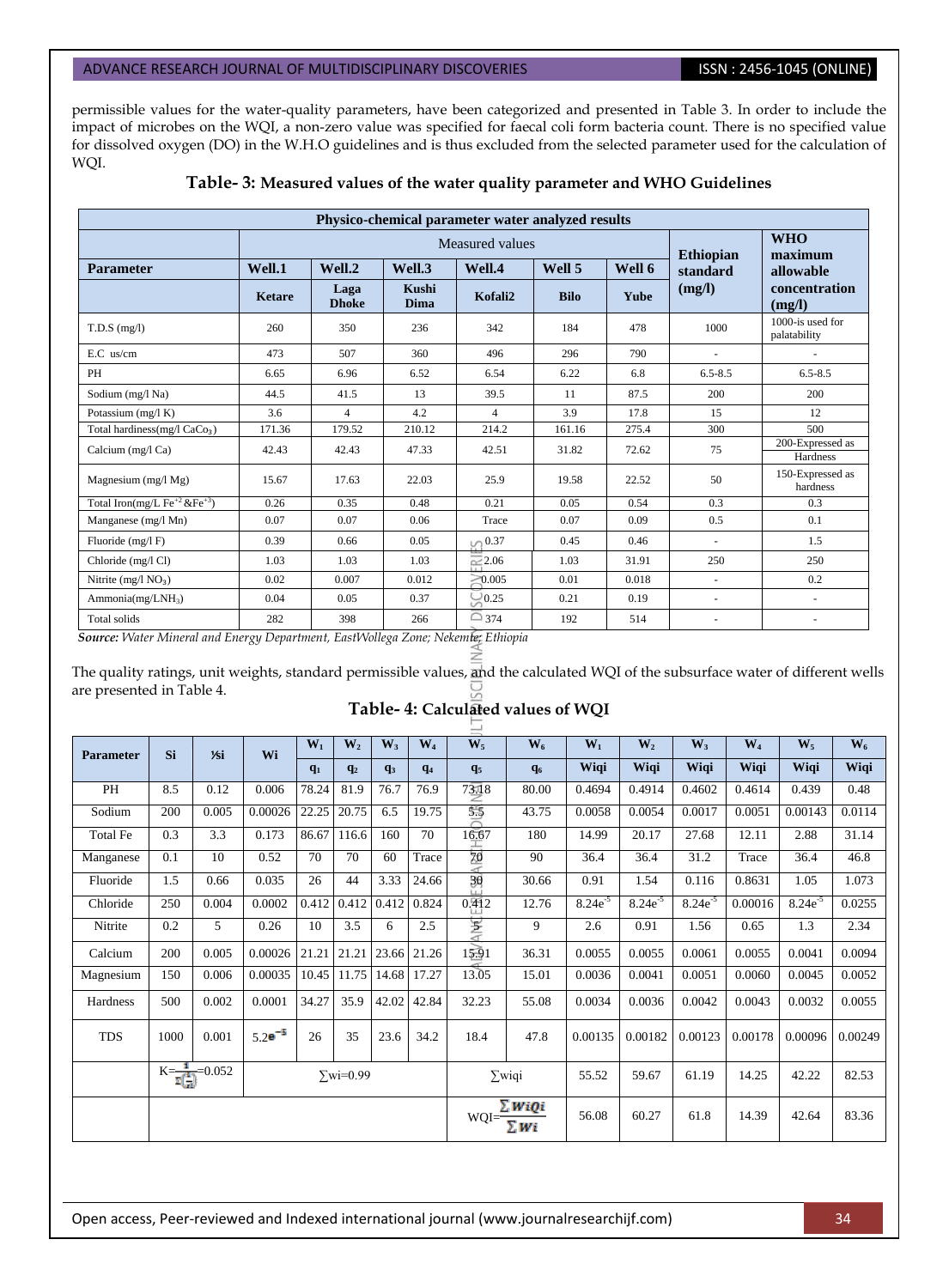## **4.2 Discussion**

This study was done to check the water quality in different wells in case of Wama Hagelo district for assessment of drinking water. This has been determined based on the eleven physico-chemical parameter measurements of: pH, total hardness, calcium, magnesium, sodium, chloride, nitrite, total dissolved solids, total iron, manganese and fluorides.

## **4.3 Water physical parameters**

The most common physical parameters of water: pH, total hardness and total dissolved solids (TDS) have been determined. The pH values in the study area ranges between 6.22 and 6.96 with mean value of 6.615.The pH value indicates the water ranges from acidic water to neutral water conditions. The value of total hardness ranges from 161.16 mg/l to 275.4 mg/l. The value of total hardness is marked under the desirable limit of W.H.O i.e., less than 500mg/l. Hence subsurface water in part of study area is slightly hard to moderately hard.

## **4.4. Water Chemical Parameters**

The most common chemical parameters of water: major cations ( $Na^{+}$ ,  $Mn^{2+}$ ,  $Ca^{2+}$  and  $Mg^{2+}$ ) and major anions (Cl-, and No<sub>2</sub>) and in addition to  $Fe<sup>+2</sup>$  and F- which are naturally very variable due to local geological, climatic and geographical conditions have been determined.

**DISCOVERI** 

INARY

**IDISCIPL** 

5

**JRNAL** ā

The analytical results of sodium concentration in the study area range from 11mg/l to 87.5mg/l. The value of sodium, W.H.O has prescribed highest permissible limit of 200mg/l in drinking water. The concentration of sodium is observed under the permissible limit of W.H.O in the study area for all wells.

- The analytical result of calcium concentration in the study area ranges from 31.82mg/l to 72.62mg/l. The highest desirable limit of calcium in drinking water is 75 mg/l and maximum permissibility limit is 200 mg/l in drinking water. The value of calcium ranges under desirable limit for all wells, in the study area.
- The analytical results of magnesium concentration in the study area ranges from 15.67mg/l to 25.90 mg/l. Magnesium deficiency is associated with structural functional changes in the study area.
- \* The Chloride concentration in the study area is ranges from 1.03mg/l to 31.91mg/l. This indicates large variations of concentration, and less than the permissible value i.e,250mg/l. There is no wide variation of fluoride content in the study area, ranges between 0.05mg/l to 0.66mg/l. The whole study area is showing under the permissible limits of drinking water standards.
- The nitrite content in ground water in study area varies from 0.005mg/l to 0.02 mg/l.It is observed that all wells are having under the permissible limit W.H.O of 0.2mg/l. Drinking water standard indicated no subsurface water pollution.

Generally from the above physico-chemical parameter measurement results of table 5, both *physical parameters:* pH, TH and total dissolved solids (TDS) and chemical parameters : major cations (Na+,  $Mn^{2+}$ , Ca<sup>2+</sup> and Mg<sup>2+</sup>) and major anions (Cl-, and No<sub>2</sub>-) and in addition to Total Fe and F- are less than the world Standard Desirable limits.

The concentration of manganese  $(Mn^{2+})$  is very small compared to W.H.O standard permissible limits at well four, Kofali2. This indicates that the subsurface water of this well is very suitable for drinking purposes and human healthy.

## **4.5 Based on the above WQI calculation results**

Water quality of any specific area or specific source can be assessed using physical, chemical and biological parameters. The values of these parameters are harmful for human health if they are more concentrated than defined limits. Therefore, the suitability of water sources for human consumption has been described in terms of Water quality index (WQI), which is one of the most effective ways to describe the quality of water. In this research, the computed value of WQI from table 5 ranges from 14.39 to 83.36.

The lowest value has been recorded from  $w_4$ , and then  $w_5$  and w1, i.e., 14.39, 42.64 and 56.08 respectively. Whereas the maximum value has been recorded from  $w_6$ , w3 and w<sub>2</sub>with corresponding value of 83.36, 61.8 and 60.27. The computed WQI values of these wells are classified into four types according to water quality classification shown by Table 3 above. These category are excellent, good, poor and very poor.

The computed value of WQI for well 4, 14.39, indicates excellent quality of subsurface water because the computed WQI value falls less than 25.And the computed value of WQI for W5 shows a good quality of subsurface water, since it ranked between 26-50.Whilethe computed value of W1, W2, andW3, that is 56.08, 60.27, and 61.8 respectively, falls within (51-75) of the classification of water quality based on weighted arithmetic WQI method as indicated by table 3 above. It clearly depicted that, they fall in poor quality, and figure out as the subsurface water is not fit for drinking purpose. So it follows that untreated water from the Ketari, Laga Dhoke and Kushi Dima is poor quality and must therefore be treated before use to avoid water related diseases. In a similar way the WQI for w6, Yube, ranges between 76-100, indicating a very poor quality of subsurface water, which needs a serious treatment before using it.

Generally, the value of WQI for the subsurface water of the one which is excellent well is 14.39. This indicates that the quality of water with in Kofali2 is excellent and favorable for drinking purposes. Also the calculated value of subsurface water for wells of Bilo (42.64) shows a good quality of subsurface water for drinking purpose, but the value will approaches to the value indicating poor quality water, and hence requires time to time quality test. Only one subsurface water well has excellent water quality and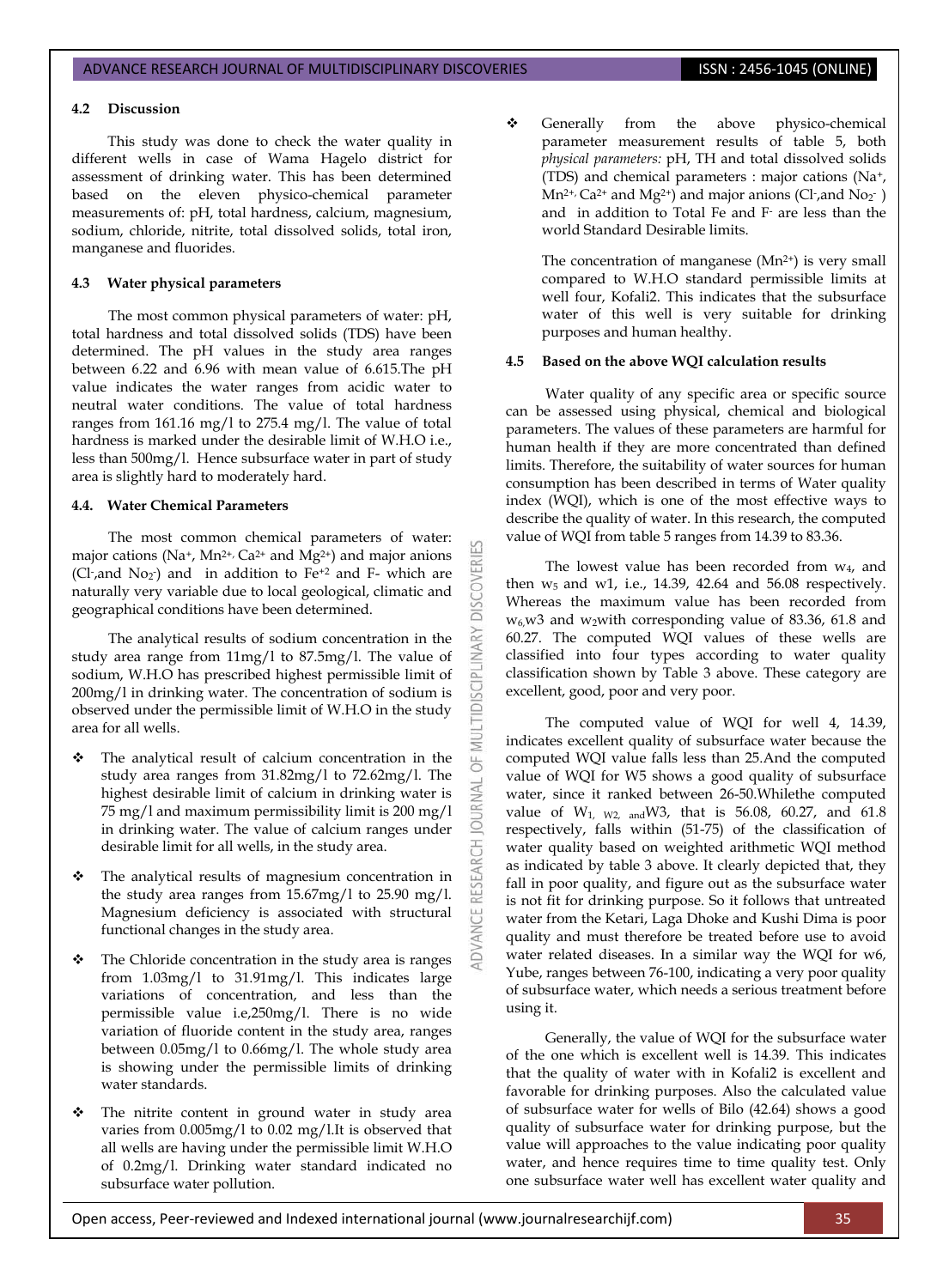good for drinking purpose. The high value of WQI has been resulted due to Magnesium, and manganese in subsurface water. The higher values of Total Solids, Total hardness and alkalinity are due to mixing of sewage and leaching from waste sight. All these factors may pose health hazard on long term and can degrade quality of drinking water, therefore required to be treated for drinking purpose.

# **V. CONCLUSION AND RECOMMENDATION**

## **5.1 Conclusion**

Based on the use of WQI, analysis, the computed value of WQI ranges from 14.39 to 83.36. The minimum value has been recorded from  $w_4$ ,  $w_5$  and w1, i.e., 14.39, 42.64 and 56.08 respectively. While maximum value has been recorded from  $w_2$ ,  $w_3$ , and  $w_6$ , i.e., 60.27, 61.8 and 83.36 respectively.

The computed value of WQI for  $w_4$ indicates excellent quality of subsurface water because the computed WQI value falls less than 25. And the computed value of  $w_5$ (42.64) falls within (26-50) of the classification of water quality based on weighted arithmetic WQI method as given in Table 3. It is good quality, indicating subsurface water for drinking purpose, but needs time to time treatment. The WQI for the well point  $w_1$ , w2, and  $w_3$  ranges between 51-75, indicating that poor quality of subsurface water for drinking purpose.

Finally, WQI is a powerful, well known method as well as one of the most effective tools to express water quality that offers a simple, stable, reproducible unit of measure and communicate information of water quality to the policy makers and concerned citizens. Also it is a simple tool that can be used to accurately determine the quality of subsurface water. Whereas the quality of subsurface water in Wama Hagalo of East Wollega zone, in the vicinity of different wells is determined by this methods and one well is excellent, hence gets A grades, one well is good, so it gets B grades and three wells have poor quality of water for drinking purpose and hence gets C grades. The one which gets D grade has very poor quality of subsurface water, i.e., w6.

## **6.2 Recommendation**

The quality of water may affected by different activities in years, months, weeks and days, so it's good to analysis quality of water from time to time. Hence a continuous monitoring on subsurface water becomes mandatory in order to minimize the subsurface water contamination and have control on the pollution-caused agents. On the basis of the study area we strongly recommend the following points:

- Better if essential minerals should be added to the desirable limits in the ground water to improve the quality of water for drinking purpose.
- The wells those of Ketari, Laga Dhoke and Kushi Dima have poor quality of subsurface water, hence needs treatment prior to using it for drinking purpose. It had better if another well is developed

instead of Yube well, since it has a very poor quality of subsurface water. On the other hand, Bilo well has good quality of subsurface water and used for drinking purpose. With some sort of time to time analysis, it should be being utilized as before.Kofali2 well which has excellent quality of subsurface water is used for drinking purpose rather than the other and therefore, suitable if use it as it is.

- This research paper can aid the management and future development of subsurface water resources in Wama Hagelo district and used as secondary data for further investigation by other researchers in the future.
- Better if the potability of subsurface water of the area is determined by using other methods rather than water quality index method(WQIM).

## **VI. REFERENCES**

**DISCOVERI** 

**ILTIDISCIPLINARY** 

WU 5

**NDVANCE RESEARCH JOURNAL** 

- [1] **Ackah M, Agyemang O, Anim AK, et al.**  Assessment of groundwater quality for drinking and irrigation: the case study of Teiman-Oyarifa Community, Ga East Municipality, Ghana. Proceedings of the International Academy of Ecology and Environmental Sciences, 1(3-4): 186-194 2011.
- [2] **Akhter, T., Jhohura, F., Chowdhury, T. R., Mistry, S. K., Dey, D., Barua, M. K., Islam, M. A. and Rahman, M.** Water Quality Index for Measuring Drinking Water Quality in Rural Bangladesh: a cross sectional study. Journal of Health, Population and Nutrition, 35(4), pp 1-12, 2016
- [3] **APHA** Standards methods for examination of water, 16th Ed,AM Pub, Health Association Washington, USA, 183-187, 1992.
- [4] **ARONER E, WQ Hydro:** Water Quality-Hydrology Statistics/Graphics/Analysis Package 2002.
- [5] **Breabăn, I.G., Gheţeu, D., Paiu, M.** Determination of Water Quality Index of Jijia and Miletin Ponds, Bulletin UASVM Agriculture 69(2)/2012.
- [6] Brown, R. K., McClelland, N. I., Deininger, R. A. and Tozer, R. G. Water Quality Index-do we care? Water Sewage Works, 117(10), pp 339-343, 1970,
- [7] **Chauhan A, Pawar M and Lone SA,** Water quality status of Golden Key Lake in Clement Town, Dehradun, Uttarakhand. J. Am. Sci. 6(11): 459-464, 2010.
- [8] **Environmental Protection Agency,** region 10, USA, 1978/1979, 1979/80.
- [9] **Fetter, C.W. Applied Hydrogeology, Neril Pub. Co.** A Well and Hawell Information Co. Colambia, USA, Prentice Hall, Englewood and Cliffs, New Jersey, USA, pp534, 1988.

Open access, Peer-reviewed and Indexed international journal (www.journalresearchijf.com) 36